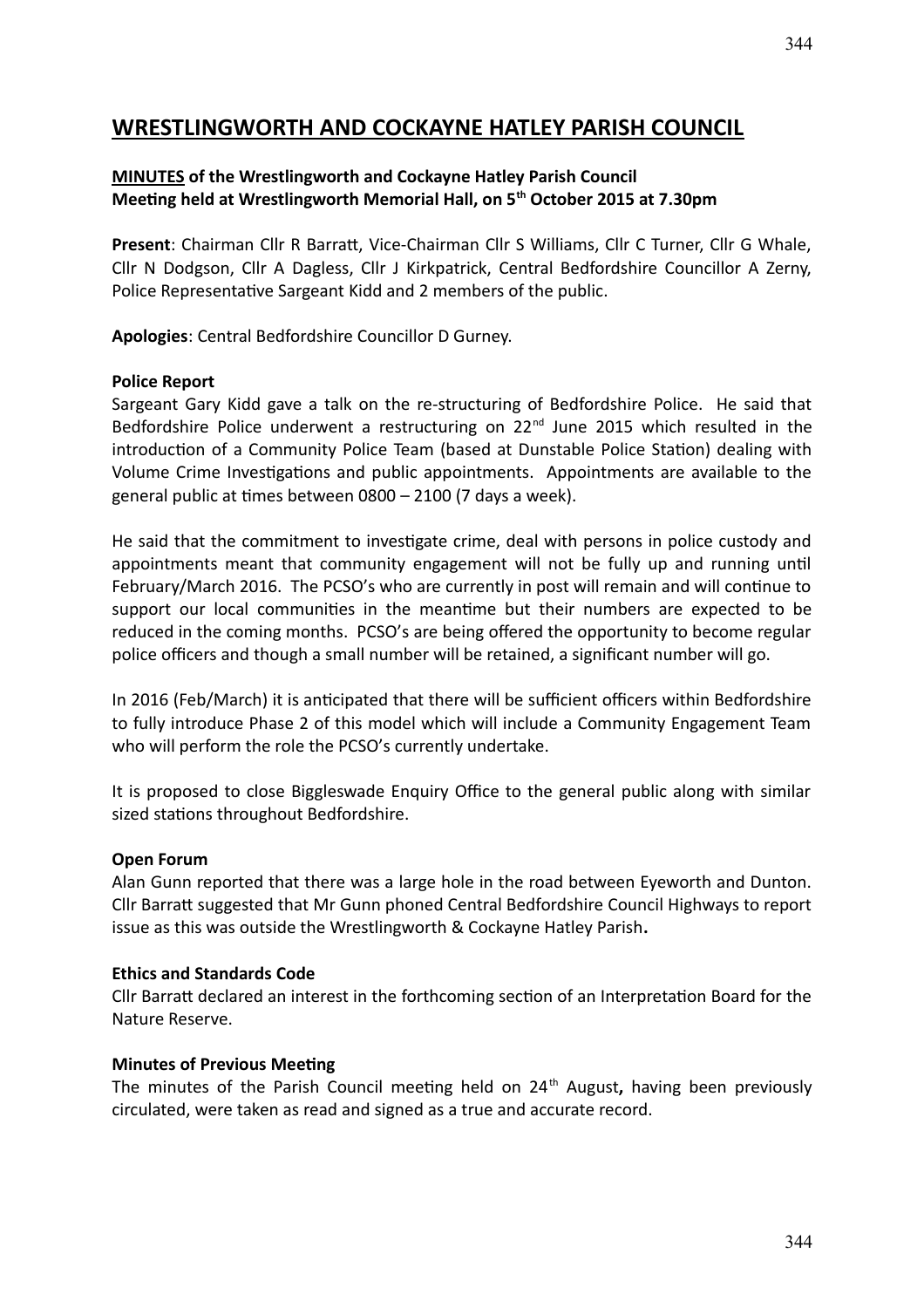I have progressed the following items since the last meeting:-

- 1) Drafted letter to CBC registering the Parish Councils position regarding the solar park plans.
- 2) Drafted update from Parish Council for publication in the Village Link
- 3) Held site visit with representative from Amey responsible for the highways verge maintenance to agree degree of cut back to be undertaken at the crossroads to improve visibility at junction. Undertook follow up visit with resident of first house on Tadlow Road to seek their approval for cut back of bushes they appeared to be maintaining.
- 4) Arranged for Amey to cut verge inside the 30mph sign on the Potton Road so this is now maintainable by our contractor.
- 5) With Sandra, attended CBC a Town & Parish Council Conference on Planning matters.
- 6) With Sandra and Ian Woiwod from PWWG, attended meeting with BRCC to discuss the plan for running the final workshop for the GI Plan
- 7) Contacted Mick Bister to try and establish responsibilities for the Pincote Lane, which leads to the cemetery
- 8) Attended GI workshop
- 9) Followed up with Pat Longland regarding him reviewing the Horse Chestnut tree in the churchyard. He has deferred making a decision on the way to proceed until later into the Autumn when it will be easier to see the extent of the die back.

Legal Briefings L05-14 and L02-15, all Parish Councils with an annual turnover not exceeding £25,000 now fall within the scope of the Transparency Code for Smaller Authorities and are required to publish on a website:

- · All items of expenditure above £100
- · End of year accounts
- · Annual governance statement
- · Internal audit report
- · List of councillor or member responsibilities
- · Details of public land and building assets
- · Minutes, agendas and meeting papers

It was noted that the Parish Council already complies to most of the above list by publishing the details on the Parish Council website. It was also agreed that a list of grants awarded would be included in the Chairman's statement at the Annual Parish Council Meeting. This statement would also be published in the Village Link Magazine.

Feedback from Parish Council Conference

- 1. Opportunity for open space improvements, keen for us to register plans for open spaces – children's play area and to include information from Green Infrastructure Plan when complete
- 2. Discussion on Section 106 consultation. CIL does not yet operate and revisions thrown out for new Section 106 so revert to rules prior to November 2014.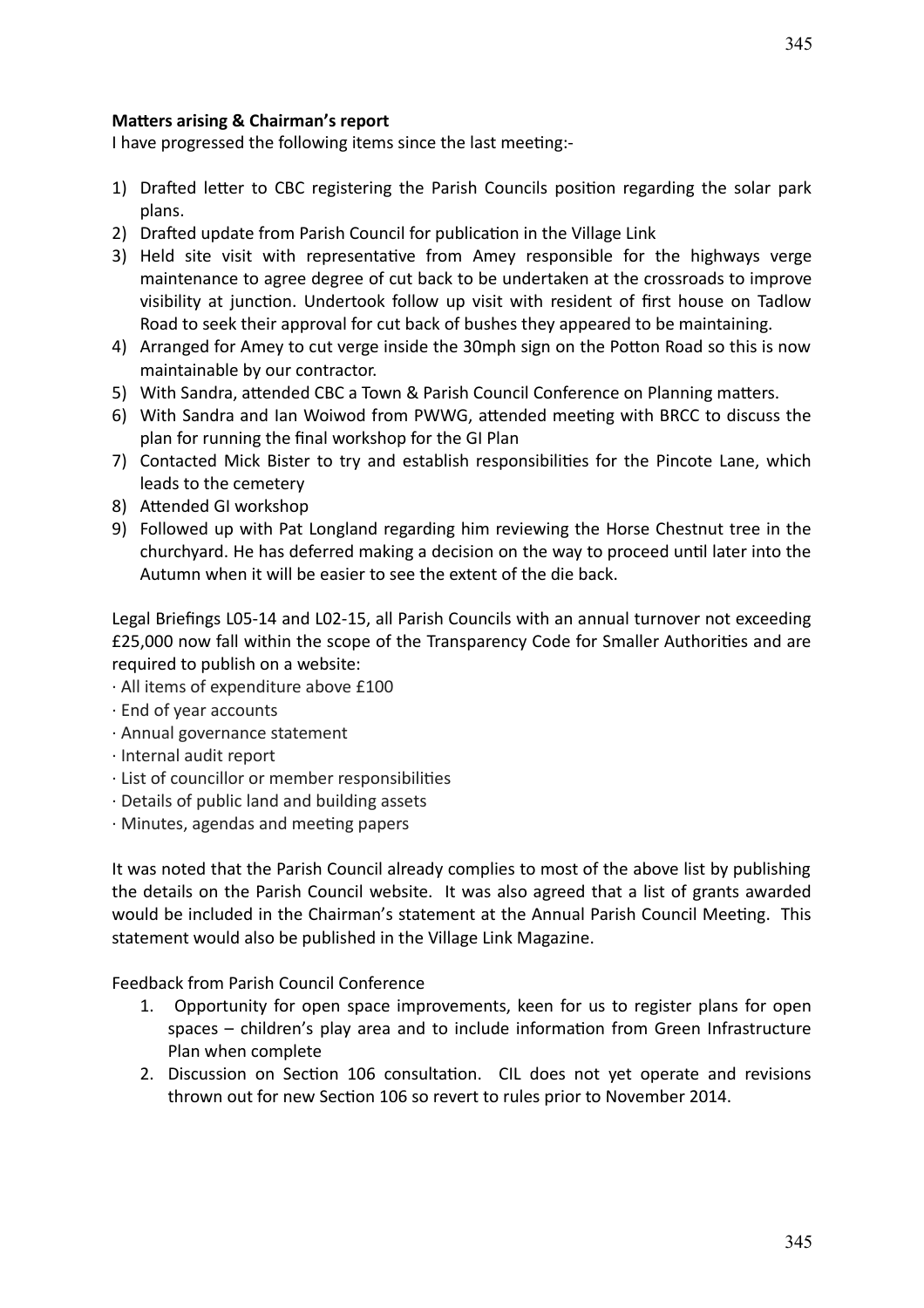## **Portfolios**

Cllr Kirkpatrick updated the meeting on the play area.

## **Fencing/Groundwork**

- 1) Work commenced almost on time, and is almost complete. A number of items have been flagged up to Countrywide, and they have agreed the outstanding items. Two further items, regarding use of string to secure a small part of fencing and to remove sharp fencing ends, have yet to be discussed
- 2) Ground work is due to commence this week, and continue for 5 weeks, with one visit per week to cut the grass and fill divots/level the playing field
- 3) Kevin Millard has been helping/instructing on mole prevention, with some success already. James confirmed that no chemicals or poisons were being used in this process. Humane alternatives to spring traps were to be investigated for the control of moles in the play area. **ACTION JK**

## **Play Equipment**

- **1)** Five providers have been approached and provided quotes for the zip-wire and the goal ends, as this was felt a reasonable start to new equipment provision given finances available. An excel spreadsheet detailing the costs has been produced.
- **2)** It is recommended that we use Fenland for the zip-wire (£8.6k). It is further recommended that we use Sovereign for two wooden goal ends (£7.2k). Fenland have indicated they will match the price for the goal ends, but we have yet to see evidence of this. If they do, it would make sense to use them to avoid having to use multiple suppliers. The members of the Parish agreed to go ahead with these recommendations.
- **3)** General discussion: Cllr Kirkpatrick has informally discussed and agreed with Kevin Millard and Clive Bird that we prefer wooden equipment to metal, in keeping with other equipment. Council views? The Council agreed that wooden equipment would be preferable over metal.
- **4)** Cllr Kirkpatrick has had a couple of meetings with Kevin and Clive to discuss siting of new play equipment. Those discussions are ongoing, but an agreed principle is to try to avoid siting new equipment near neighbouring gardens.

## **Finance**

1) We have successfully secured S106 monies totalling £2,544.78 from CBC. However, Cllr Kirkpatrick has queried the sections that have been allocated for this as they are not as per application and will affect our ability to claim further when we install new play equipment.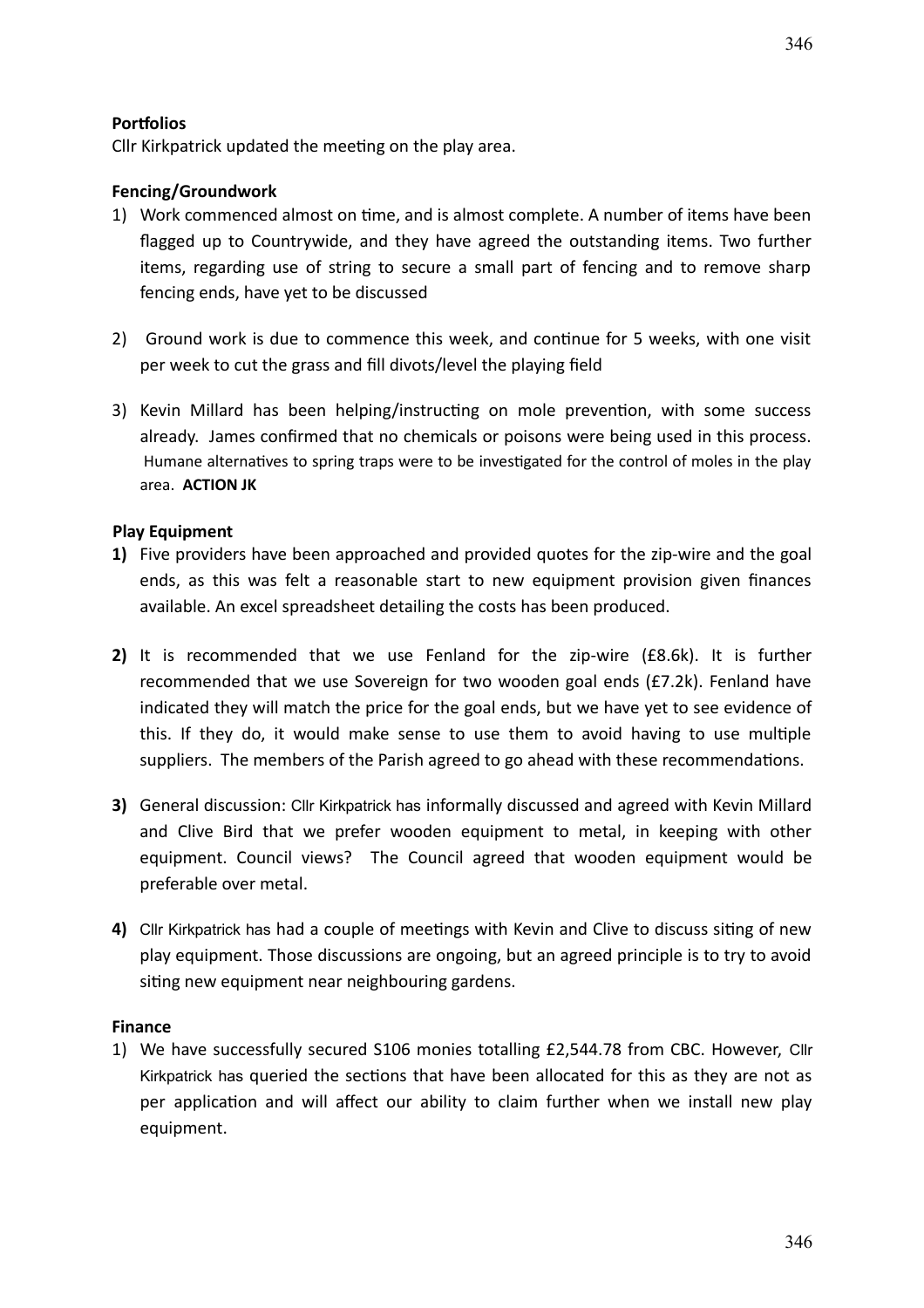Cllr Dodgson gave an update on Speedwatch. He informed the Council that he had been in contact with Finola Carey regarding the procedures on setting up a Speedwatch group for the parish. He already had one volunteer and Cllr Barratt passed him a list of 4 more. There is also a training course available.

Cllr Zerny added that he possible £6,000 available for Highways improvements from the Home Farm Development was still 'work in progress'. He would update the Council when he had further information. Cllr Dodgson added that a STOP sign at the T-Junction in Wrestlingworth may be worth considering.

Cllr Williams then gave an update on the Neighbourhood Plan Steering Group.

The Steering Group has met once since the last Parish Council Meeting. Beverley Carr has resigned from the Group due to work and family commitments. Ron Pickford has also stood aside. We have agreed with him that his strength lies in providing photographs and historical information as needed and there is no requirement for him to attend every meeting. Efforts have been made through The PC Chairman's email group and the Village Link to recruit additional members to share the load. To date these have been unsuccessful. However, a resident with extensive knowledge of the local farming community has come forward. He also has experience in preparing documents for print publication. We have agreed to draw on his skills and knowledge on an ad-hoc basis, particularly in relation to the Green Infrastructure Plan (GI Plan) and environmental aspects of the Neighbourhood Plan.

We have agreed to test draft policies with focus groups and this intention was highlighted to residents at the recent GI Plan workshop.

At the Steering Group meeting in September the topic of housing was discussed and headings for policies were agreed. Elizabeth Wilson and I are meeting with Sian Farrier of CBC later this week to discuss our early drafts for economic and housing policies and Elizabeth's early draft of a Basic Conditions Statement. The technical aspects of writing the Neighbourhood Plan and referencing all the relevant legislation are made more complex by the fact that CBC's latest Local Plan is currently the subject of a judicial review and therefore previous adopted plans have also to be cross referenced.

At the next Steering Group meeting later this month we will revisit the workload and assess how that can be dealt with so that members are not over-burdened.

#### **Green Infrastructure Plan Final Workshop 1st October 2015**

The final workshop for the GI Plan was conducted for us by BRCC on  $1<sup>st</sup>$  October. Fewer people attended than previously but we were pleased to see good representation from Cockayne Hatley. Those attending were given the opportunity to highlight issues not mentioned at the first workshop and the drop-ins. The main focus of the evening was to prioritise those aspects of the Plan that people felt to be the most important.

BRCC will provide a final map of the parish together with a list of priorities by the end of October. The full GI Plan should be with us by Christmas. Once the map is received the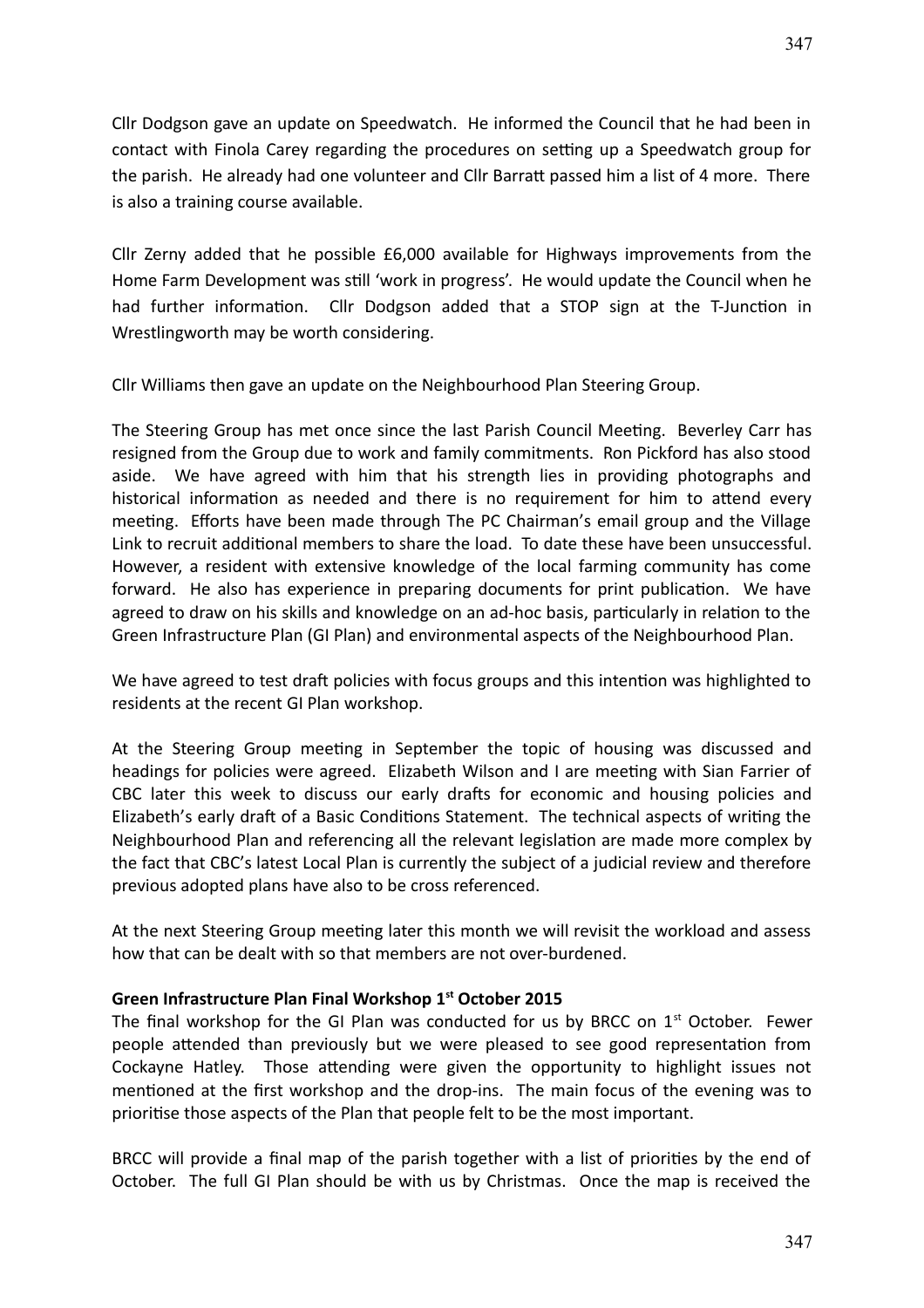intention is to call a meeting of Parish Councillors, Steering Group members and members of the Wildlife and Walking Group Committee so that they can have first sight of the priorities. The map will then be posted on the Parish Council and PWWG websites. Once the full report is received work will begin on developing environmental policies for the Neighbourhood Plan. At this point the Parish Council will be asked to consider an action plan.

Cllr Whale informed the meeting that the installation of Broadband had now been moved to Nov/Dec.

#### **Clerk's report**

- Forwarded relevant emails to Parish Councillors and updated noticeboards
- Completed minutes, agenda, budget and financial statement for October's meeting
- Reconcilled bank statement with cheques written and transferred £3K to cover today's cheques
- Forwarded planning applications to Planning Committee
- Attended Neighbourhood Planning meeting 2<sup>nd</sup> September
- Chased new street light request
- Emailed grass cutting contractor with details are areas to be cut at Potton Road
- Emailed Olly Martins requesting his attendance at next Parish Council meeting in September

#### **Planning**

No new planning applications have been received and there is no update regarding the proposed Solar Farm Development.

#### **Finance**

The Clerk confirmed that the accounts had been approved by the external auditors without issue. This was accepted by the Parish Council.

It was agreed that £600 would be made available for the installation of a Nature Reserve Interpretation Board at Lousy Bush. After a discussion about the Reserve it was suggested that The Walking and Wildlife Group should publicise Lousy Bush more. It was also agreed that a signpost should be installed in the High Street pointing towards Lousy Bush. **ACTION RB**

#### **Equality Issues**

No issues to report

#### **Correspondence**

Cllr Barratt agreed to reply to Bob Goodwin's email with details of the report for the brook in Wrestlingworth. It was also agreed that the money put aside for brook maintenance should remain. A half yearly clearing of the brook was also discussed. It was agreed that Q3/Q4 would be a good time to do this. **ACTION RB**

Regarding emails received from NALC, The Parish Council agreed that they would not like to register to Fly a Flag on Commonwealth Day next year or fly the Bedfordshire flag. **Date of Next Meeting –**  $16<sup>th</sup>$  **November 2015**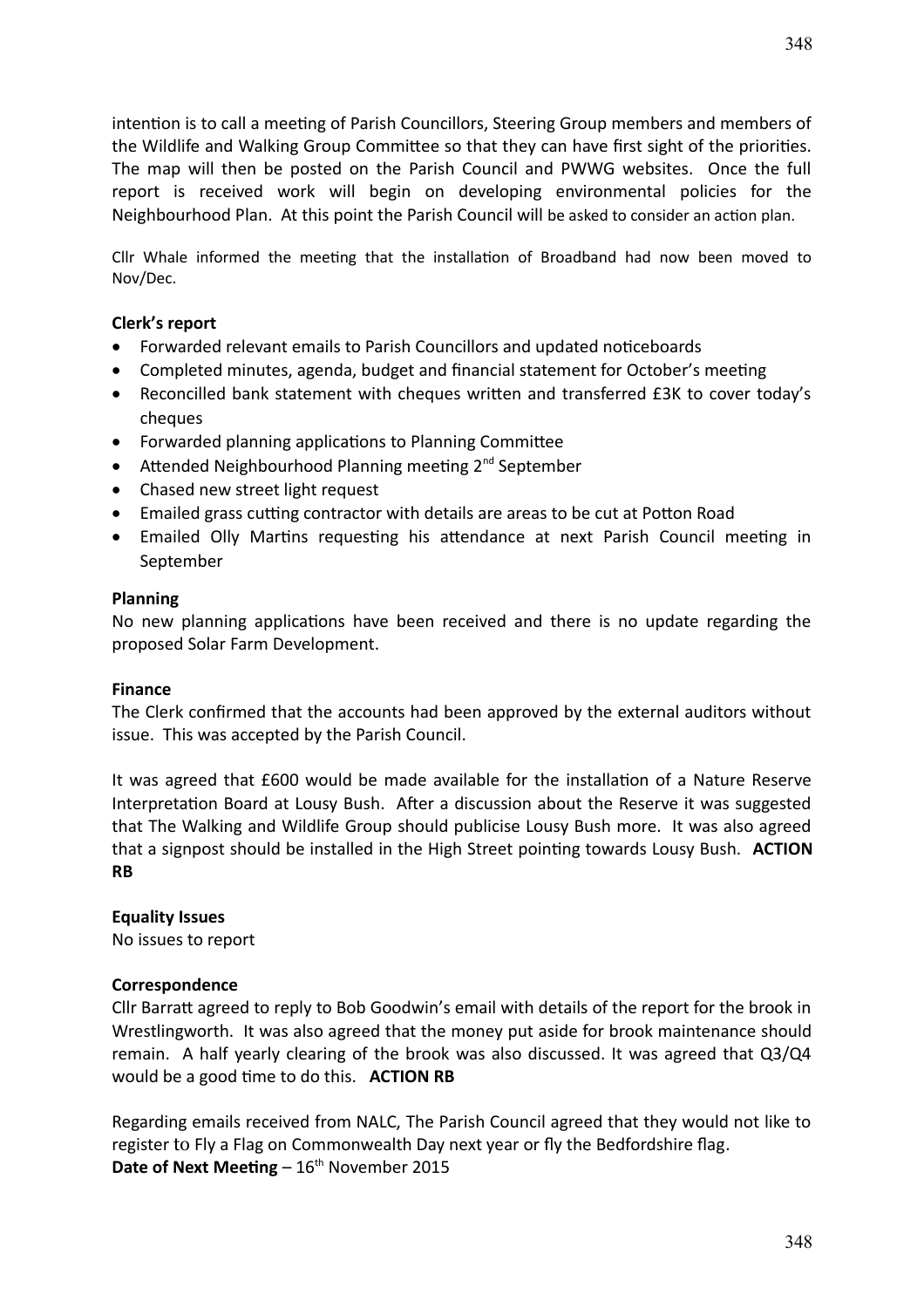There being no further business, the meeting closed at 9.40pm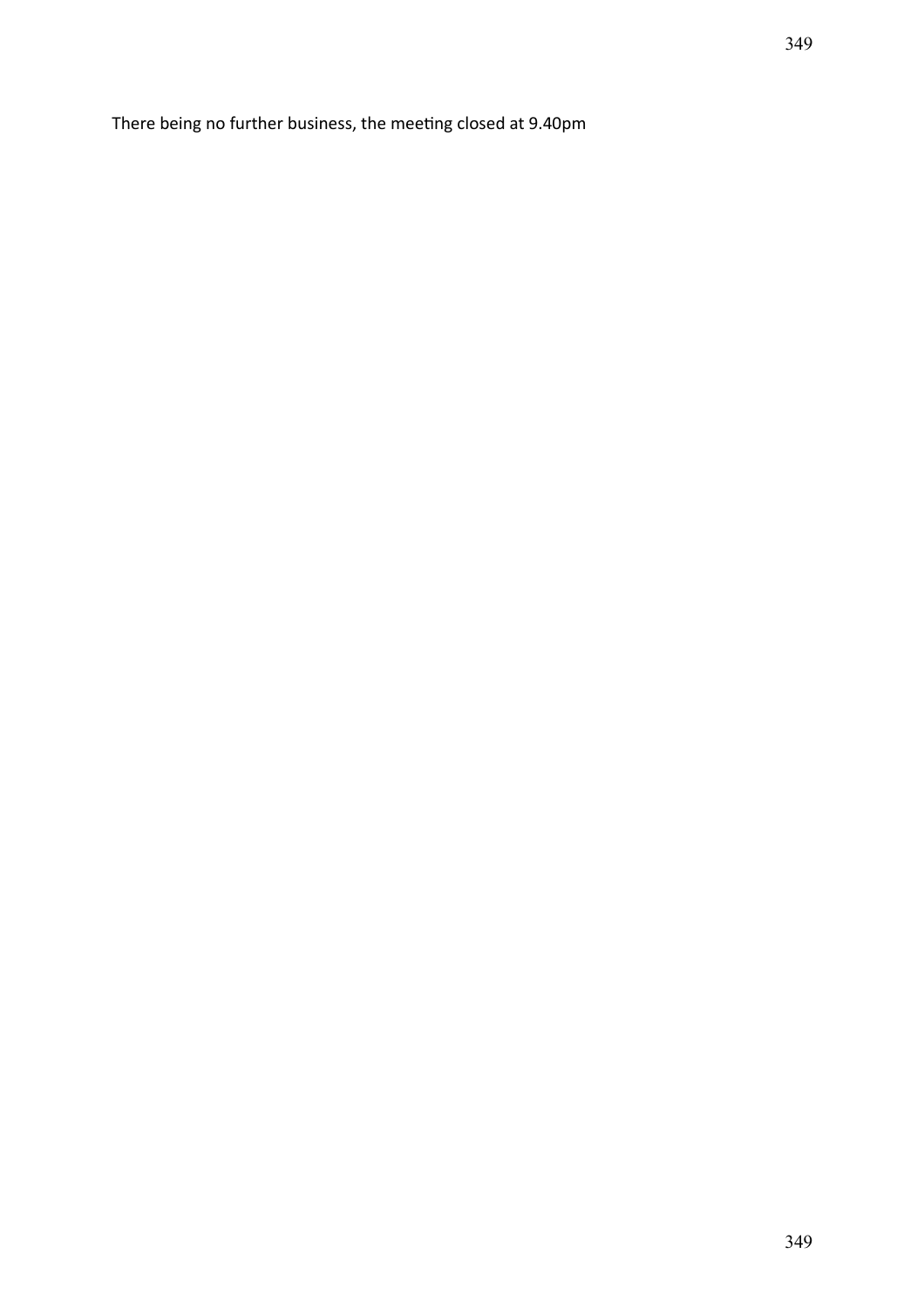# **Appendix A**

# **Financial Report – October 2015**

The following accounts are to be paid and I need to request the council's endorsement.

| September              | E-on Electricity supply D/Debit                                                          | 117.12       |
|------------------------|------------------------------------------------------------------------------------------|--------------|
| September &<br>October | Clerk's Salary D/Debit                                                                   | 352.17       |
| September &<br>October | D J Granger - Grass cutting Contractors                                                  | 1,941.3      |
| October                | Campaign to Protect Rural England membership fee                                         | 36.00        |
| September              | C Dear - Salary Neighbourhood Plan Minute<br>taking $2^{nd}$ Sept 2015 (3 hours @ £8.83) | 26.49        |
| October                | HCI Data, parish website renewal fee                                                     | 83.70        |
| September &<br>October | C Dear – Clerk's expenses (internet, stamps,<br>paper, etc)                              | 34.18        |
| September              | Annual lease on Chequers Field, Wrestlingworth                                           | 120.00       |
| October                | British Legion wreath donation                                                           | 25.00        |
| September              | Smith of Derby - St Peter's Church clock<br>maintenance                                  | 274.80       |
| October                | St John's church $-$ grant for essential<br>maintenance                                  | 1,000.0<br>0 |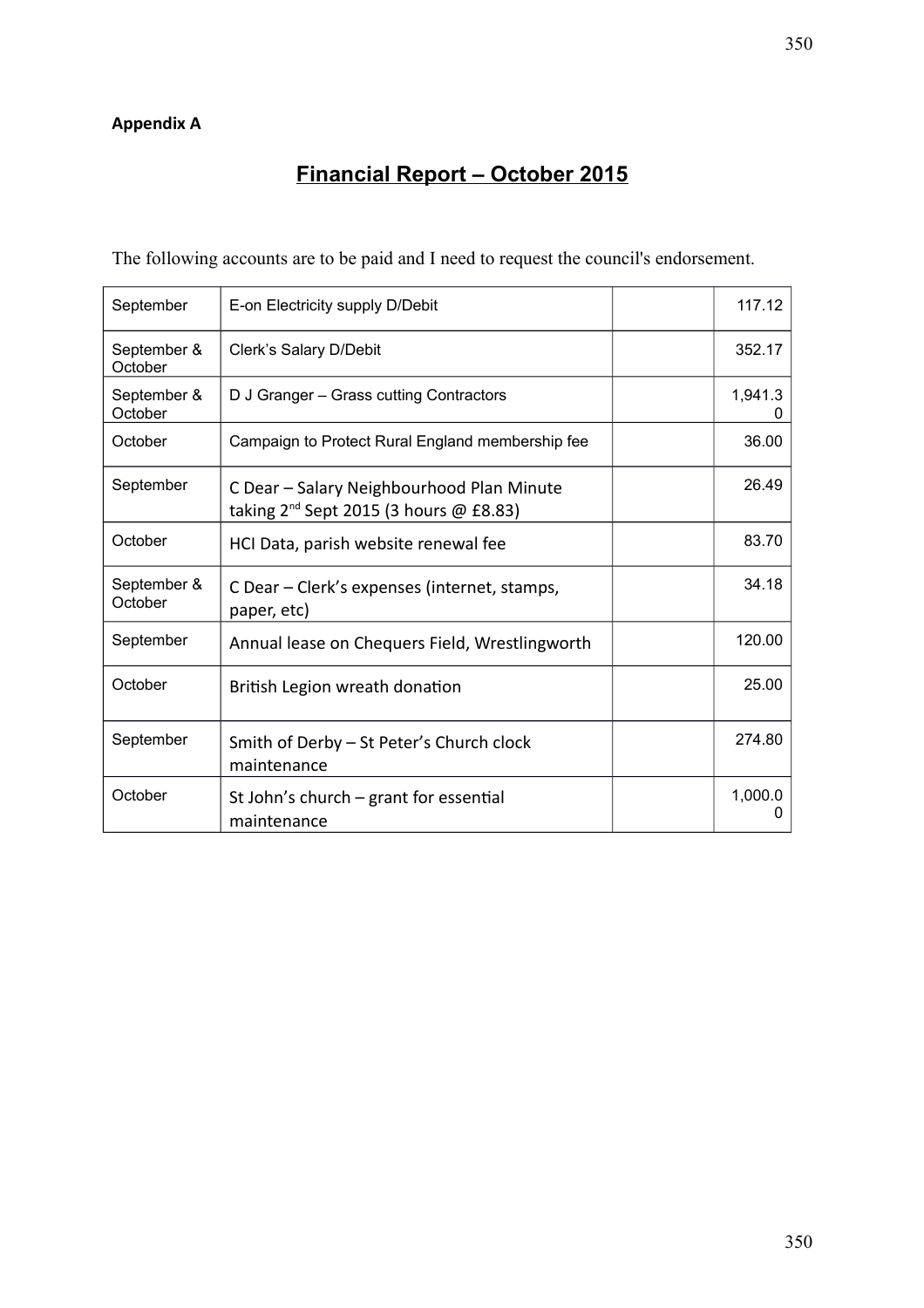|            | <b>Wrestlingworth and Cockayne Hatley Parish Council</b> |             | <b>Planning</b><br><b>Applications</b><br>2014-2015                                                                                                                                                                                                                                                           |                   |                               |  |  |  |
|------------|----------------------------------------------------------|-------------|---------------------------------------------------------------------------------------------------------------------------------------------------------------------------------------------------------------------------------------------------------------------------------------------------------------|-------------------|-------------------------------|--|--|--|
| File<br>no | <b>CBC No</b>                                            | TYP<br>Е    | <b>Application</b>                                                                                                                                                                                                                                                                                            | Respon<br>se date | <b>Decision</b><br>W&CHP<br>C |  |  |  |
|            | CB/15/01129                                              | <b>FULL</b> | Cockayne Hatley Hall, Village Road, Cockayne Hatley,<br>Sandy, SG19 2EA.<br>Erection of a three bay car port and workshop/mower store                                                                                                                                                                         |                   |                               |  |  |  |
|            | CB/15/01760                                              | <b>FULL</b> | Church of St John the Baptist, Hatley Road, Cockayne<br>HatleyStorage shed, painted steel with internal wooden floor.                                                                                                                                                                                         |                   |                               |  |  |  |
|            | CB/15/00186                                              | <b>TCA</b>  | 3 Church Lane, Wrestlingworth, Sandy, SG19 2EU<br>Works to trees within a Conservation Area: Fell two Ash<br>trees located on the northern garden boundary adjacent to the<br>property named Keston, Church Path, Church Lane. The<br>trees are numbered T1 & T6 on the map provided.                         |                   |                               |  |  |  |
|            | CB/15/00191                                              | <b>TCA</b>  | Tempsford House 1 Potton Road, Wrestlingworth, Sandy,<br><b>SG19 2EY</b><br>Works to a tree within a Conservation Area: Prune one Yew<br>tree overhanging the roof of the cellar of the Chequers Public<br>House                                                                                              |                   |                               |  |  |  |
|            | CB/15/00310                                              | <b>TCA</b>  | Wrestlingworth Lower School, Church Lane,<br>Wrestlingworth, Sandy, SG19 2EU<br>Works to Trees within a Conservation Area: Prune 1 Oak, 1<br>Maple, 1 Whitebeam & 1 Cherry tree. The trees are located<br>adjacent to Church Lane to the front of the school building<br>/car park opposite 12 Church Lane.   |                   | Agreed with<br>reservations   |  |  |  |
|            | CB/15/00322                                              | <b>TCA</b>  | Walnut Cottage, 14 Church Lane, Wrestlingworth, Sandy,<br><b>SG19 2EU</b><br>Notification of works to trees in a Conservation Area: Prune<br>2 No. Walnut trees listed as T1 & T17 on the map provided.<br>T1 is located close to No. 12 Church Lane, T17 is located at<br>the south eastern garden boundary. |                   | Agreed                        |  |  |  |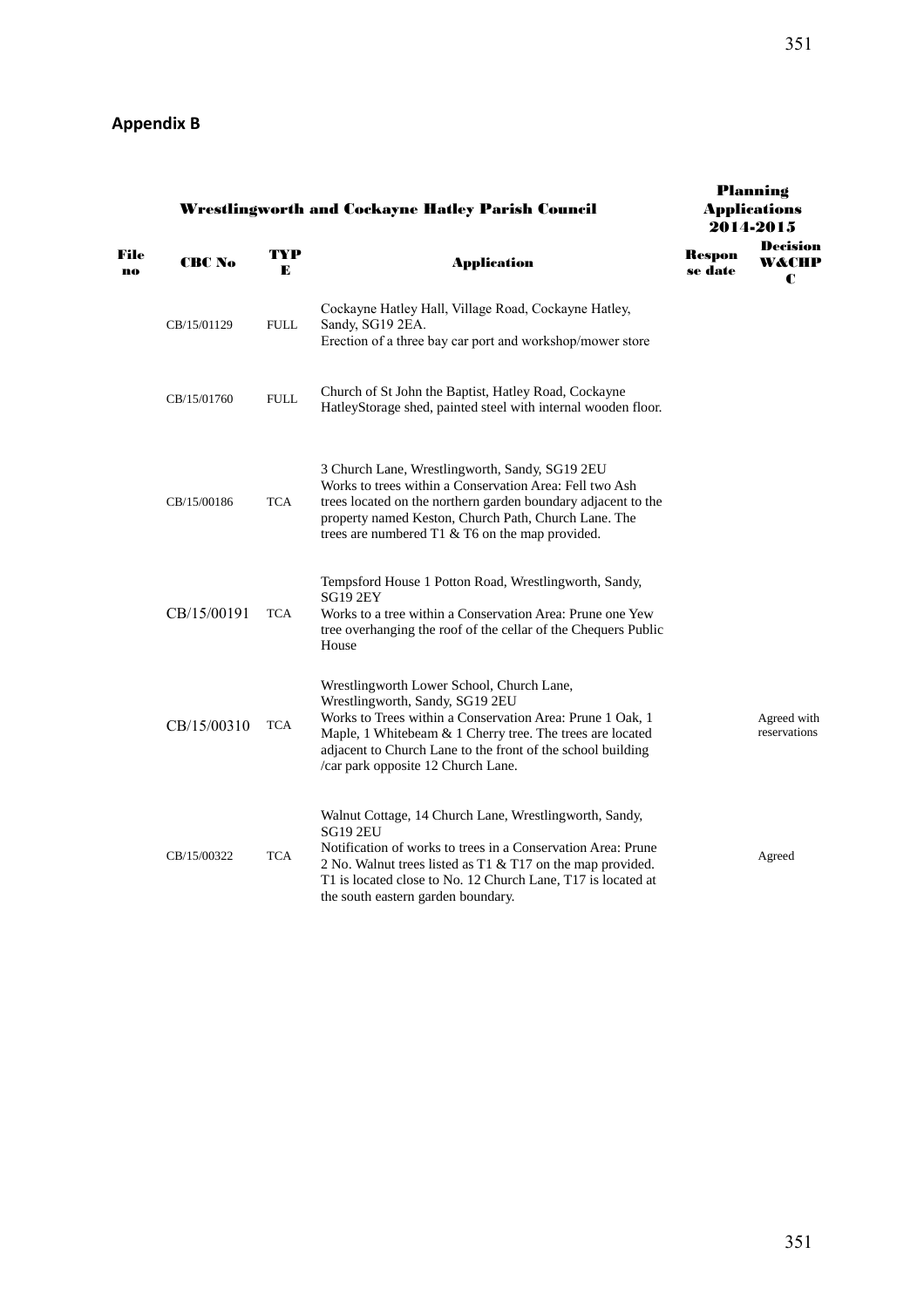# **Appendix C**

#### Wrestlingworth & Cockayne Hatley Police Report September 2015 Crime recorded since last report  $(11<sup>th</sup>$  August 2015)

|                                                       | <b>Recorde</b><br>d Crime           |                                    |                                               | <b>Solved</b><br><b>Crimes</b> |                                                  |                                    |
|-------------------------------------------------------|-------------------------------------|------------------------------------|-----------------------------------------------|--------------------------------|--------------------------------------------------|------------------------------------|
| <b>Crime</b><br><b>Type</b>                           | 11/08/<br>14<br>to:<br>17/09/<br>14 | 11/08/<br>15<br>to<br>17/09/<br>15 | $\frac{0}{0}$<br><b>Chang</b><br>$\mathbf{e}$ | 14<br>to:<br>14                | 11/08/ 11/08/<br>15<br>to<br>17/09/ 17/09/<br>15 | $\frac{0}{0}$<br><b>Chang</b><br>e |
| <b>Violenc</b><br>$e_{-}$<br>against<br>the<br>Person | 0                                   | 0                                  | n/a                                           | $\pmb{0}$                      | 0                                                | n/a                                |
| Domest<br>ic<br><b>Burglar</b><br>¥.                  | 0                                   | $\mathbf{1}$                       | n/a                                           | 0                              | 0                                                | n/a                                |
| <b>Burglar</b><br>y Other                             | 0                                   | 0                                  | n/a                                           | 0                              | 0                                                | n/a                                |
| Vehicle<br>Crime                                      | 0                                   | 2                                  | n/a                                           | 0                              | 0                                                | n/a                                |
| Other<br><u>Theft</u>                                 | 0                                   | 0                                  | n/a                                           | 0                              | 0                                                | n/a                                |
| Crimina<br>Damag<br>e                                 | 0                                   | $\mathbf{1}$                       | n/a                                           | 0                              | 0                                                | n/a                                |
| <b>Total</b>                                          | 0                                   | 4                                  | n/a                                           | $\mathbf 0$                    | 0                                                | n/a                                |

## **Crime Breakdown**

Burglary Dwelling

• On 27/08 a property in High St Wrestlingworth was burgled when offender(s) gained entry by breaking a window with a spade and conducted a messy search of the upstairs taking miscellaneous items.

#### Vehicle Crime

- Between 14/08 and 15/08 a JCB vehicle was stolen from the outbuilding of a farm in Eyeworth Rd, Wrestlingworth when offenders cut the locks to a gate to gain access to the site
- Between 10/08 and 11/08 the number plates were stolen from a vehicle in Potton Rd, Wrestlingworth

#### Criminal Damage

 Between 16/08 and 17/08 a vehicle was covered in some kind of corrosive material in The Slade, Wrestlingworth causing the paint to be stripped from the vehicle, amounting to criminal damage

#### Five Year Comparison

| <b>Financial Year</b>             |  |  |  |  |  |  | Apr May Jun Jul Aug Sep Oct Nov Dec Jan Feb Mar Total Avg |      |
|-----------------------------------|--|--|--|--|--|--|-----------------------------------------------------------|------|
| Current Financial Year: 2015/2016 |  |  |  |  |  |  |                                                           | 80   |
| Financial Year: 2014/2015         |  |  |  |  |  |  |                                                           | 1.42 |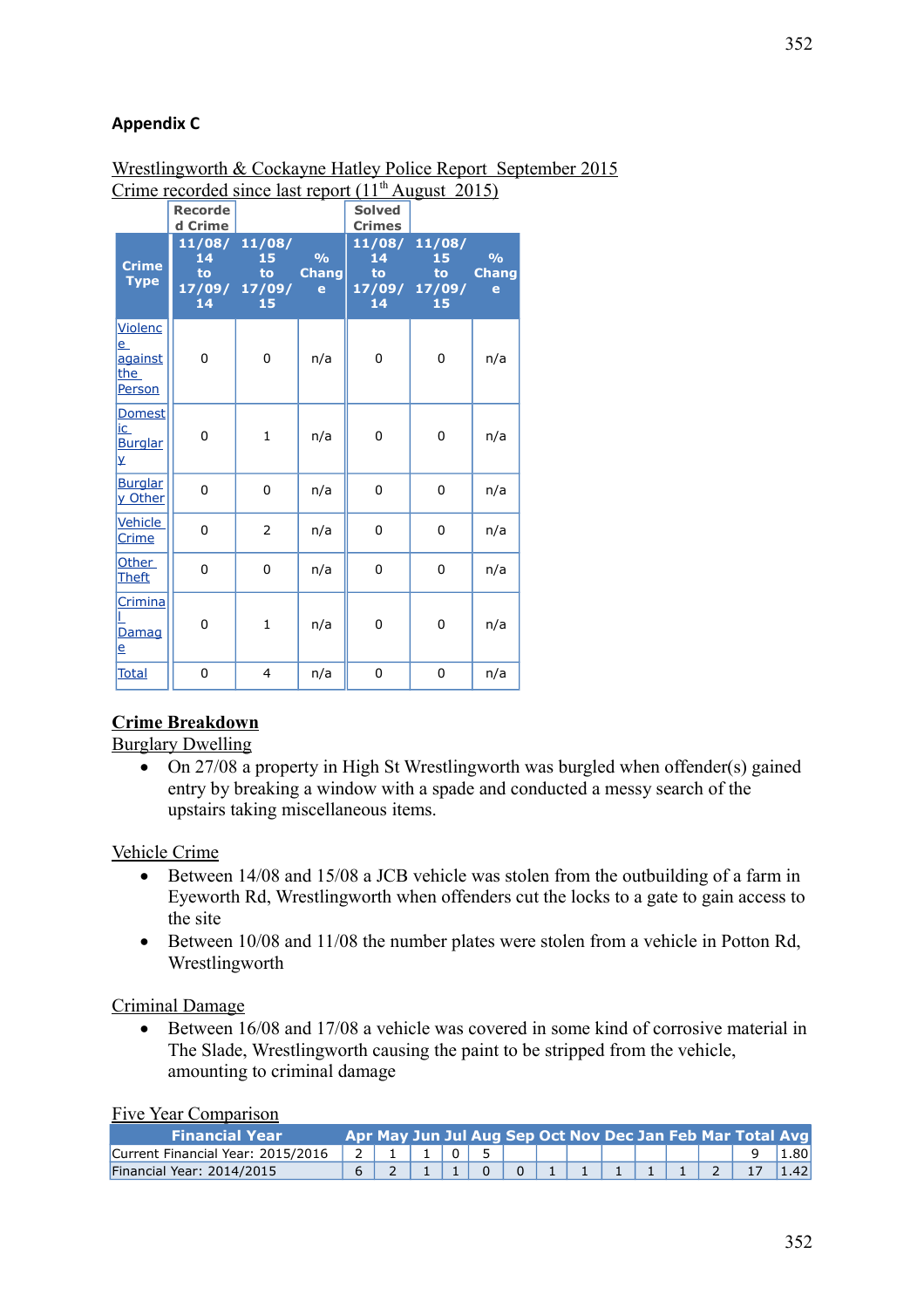| Financial Year: 2013/2014 |   |   |  |   | 0 |   | 0 | 0 | 0        | 0              | 11 | 0.92 |
|---------------------------|---|---|--|---|---|---|---|---|----------|----------------|----|------|
| Financial Year: 2012/2013 |   | 0 |  | 0 |   |   |   |   | っ        | 2              | 11 | 0.92 |
| Financial Year: 2011/2012 |   |   |  | っ |   |   | 4 | 4 |          | 0              | 30 | 2.50 |
| Financial Year: 2010/2011 |   | 3 |  | 0 | 3 |   | 0 | 0 |          |                | 17 | 1.42 |
| Financial Year: 2009/2010 | っ | 0 |  |   |   |   |   | h | 6        | 0              | 24 | 2.00 |
| Financial Year: 2008/2009 | 2 |   |  |   |   | ⊇ |   |   | $\Omega$ |                | 15 | 1.25 |
| Financial Year: 2007/2008 |   | 4 |  |   | 4 | 4 |   | 3 | 0        |                | 23 | 1.92 |
| Financial Year: 2006/2007 | っ |   |  | 0 |   |   |   | ∍ | 0        | $\overline{4}$ | 14 | 1.17 |
| Financial Year: 2005/2006 | 0 |   |  |   |   |   |   | 4 |          | $\Omega$       | 18 | 1.50 |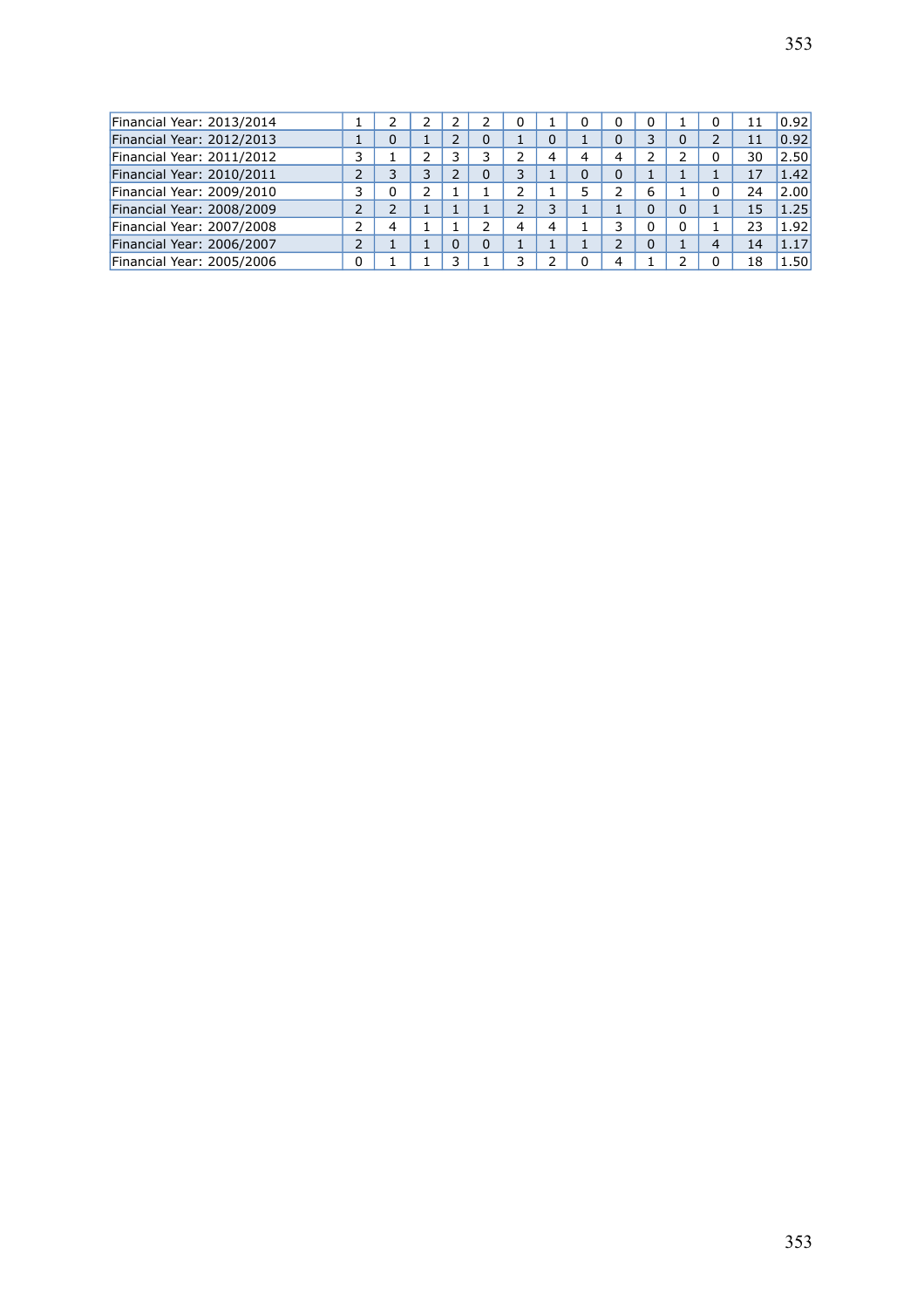# **WRESTLINGWORTH & COCKAYNE HATLEY PARISH COUNCIL FINANCIAL STATEMENT AT 30 September 2015**

|                                   |              | <u>2014/1</u>                       |                   |                |               |
|-----------------------------------|--------------|-------------------------------------|-------------------|----------------|---------------|
|                                   |              | 2015/16                             |                   | $\overline{5}$ | 2013/14       |
|                                   | Year to date | Varianc<br>$\underline{\mathbf{e}}$ | <b>Budge</b><br>t | <b>Actual</b>  | <b>Actual</b> |
| <b>Income</b>                     |              |                                     |                   |                |               |
| Precept                           | 18944        | 56                                  | 19000             | 19000          | 21122         |
| Interest                          | 16           | 4                                   | 20                | 28             | 26            |
| <b>Grass Cutting Contribution</b> | $\mathbf{0}$ | 352                                 | 352               | 353            | 352           |
| VAT refund                        | 495          | 505                                 | 1000              | 1889           | 581           |
| <b>Total Income</b>               | 19455        | 917                                 | 20372             | 21270          | 22081         |
| <b>Expenses</b>                   |              |                                     |                   |                |               |
| <b>Accountants fees</b>           | 220          | 50                                  | 270               | 281            | 120           |
| <b>Affiliation Fees</b>           | 159          | 141                                 | 300               | 270            | 258           |
| Allotment lease and set up        |              | 2500                                | 2500              |                |               |
| Amenity Field lease               |              | 120                                 | 120               | 240            |               |
| <b>British Legion</b>             |              | 25                                  | 25                | 25             | 30            |
| <b>Brook Maintenance Fund</b>     |              | 10000                               | 10000             |                |               |
| Church Clock Maint.               |              | 280                                 | 280               | 266            | 259           |
| Churchyard Maintenance            |              | 2000                                | 2000              | 1063           |               |
| Clerk's expenses                  | 174          | 151                                 | 325               | 312            | 288           |
| Clerk's salary                    | 2012         | 2218                                | 4230              | 3151           | 2463          |
| Defibrillator set up &maint.      |              | 1500                                | 1500              |                |               |
| Election expenses                 | 65           | 310                                 | 375               |                |               |
| Electricity - lighting            | 636          | 784                                 | 1420              | 1023           | 1023          |
| Electricity/lighting - maint.     | 279          | 121                                 | 400               | 269            | 258           |
| <b>General Maintenance</b>        | 75           | 25                                  | 100               | 42             |               |
| Grants (see below)                | 1885         | 115                                 | 2000              | 750            | 3350          |
| Grass and Hedge cutting           | 6255         | $-755$                              | 5500              | 5354           | 3468          |
| Insurance                         | 719          | $-19$                               | 700               | 697            | 1430          |
| <b>Memorial Hall Hire</b>         | 90           | 30                                  | 120               | 114            | 122           |
| Millenium Garden                  |              | 100                                 | 100               | 18             |               |
| Neighbourhood Plan                | 52           | 1948                                | 2000              | 246            |               |
| Notice Board                      |              | 0                                   | 0                 | 2283           |               |
| Parish Tidy Up                    | 456          | $-144$                              | 312               | 312            | 312           |
| Playground Maintenance            | 345          | 9655                                | 10000             | 114            | 114           |
| Playing field lease               |              | 360                                 | 360               |                | 1080          |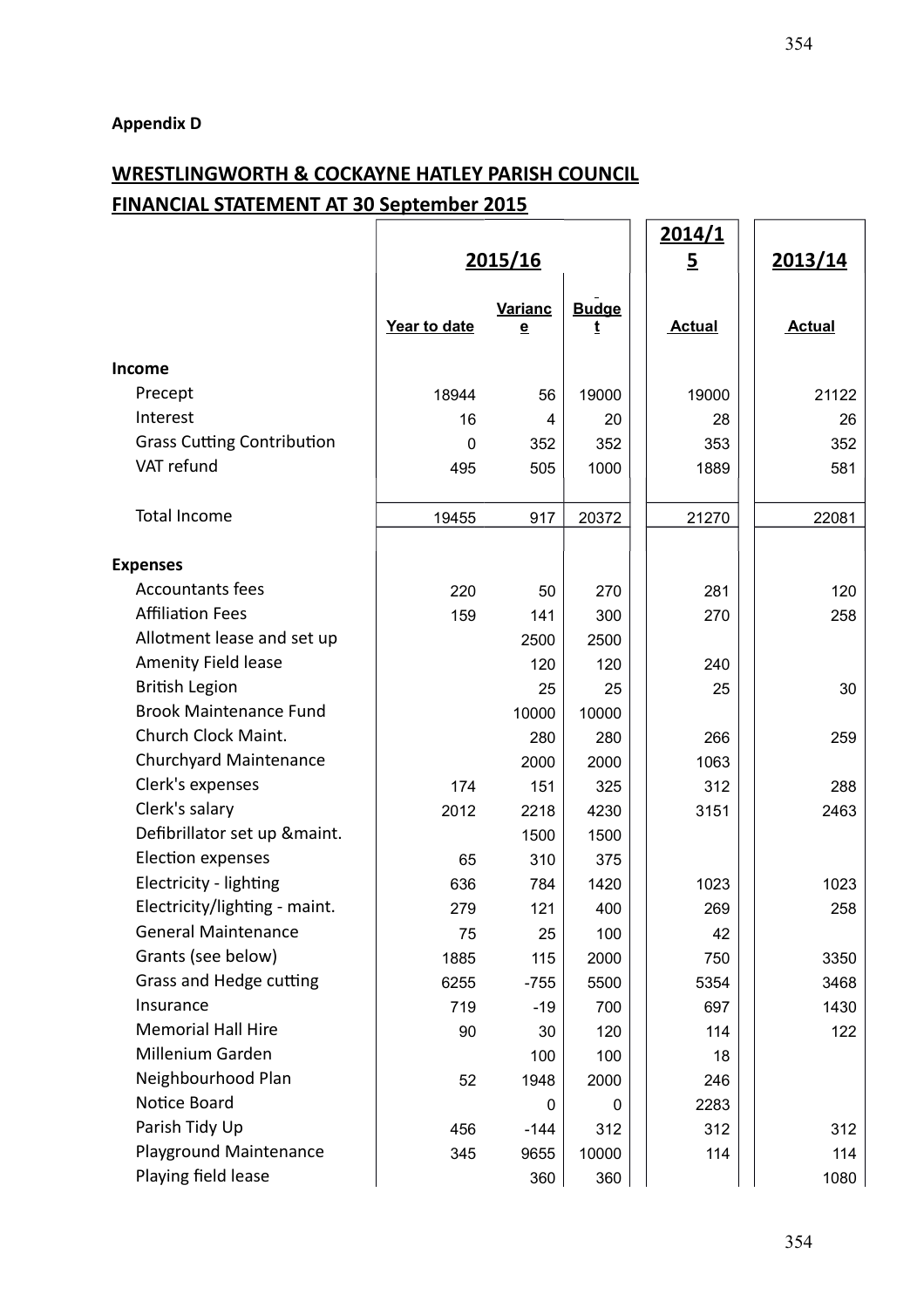| Training expenses                   | 20    | 480      | 500      | 90    |       |
|-------------------------------------|-------|----------|----------|-------|-------|
| War Memorial                        | 510   | -85      | 425      |       |       |
| Web site                            |       | 500      | 500      | 100   | 130   |
| <b>Total Expenses</b>               | 13952 | 32410    | 46362    | 17020 | 14705 |
| <b>Surplus</b>                      | 5503  | $-31493$ | $-25990$ | 4250  | 7376  |
|                                     |       |          |          |       |       |
| <b>RESERVES</b>                     |       |          |          |       |       |
| Bank brought forward                | 52541 |          | 52541    | 48291 | 40915 |
| (Deficit)/Surplus for period        | 5503  |          | $-25990$ | 4250  | 7376  |
| Bank carried forward                | 58044 |          | 26551    | 52541 | 48291 |
|                                     |       |          |          |       |       |
| <b>GRANTS PAID IN YEAR</b>          |       |          |          |       |       |
| Village Link                        | 150   |          | 150      | 150   | 600   |
| Wrestlingworth Pre School/PTA       |       |          | 500      | 500   | 500   |
| <b>Wrestlingworth Memorial Hall</b> | 1635  |          |          |       | 1000  |
| St Johns Church                     |       |          |          |       | 1000  |
| <b>St Peters Church</b>             |       |          |          |       |       |
| Potton Town Council re Gypsy site   |       |          |          |       | 150   |
| Marias Ensemble                     | 100   |          |          | 100   | 100   |
| TBA                                 |       |          | 1350     |       |       |
|                                     | 1885  |          | 2000     | 750   | 3350  |

# **IMPORTANT NOTES**

1 aside It is not anticipated that the provision for the Brook will be spent this year but we need to put monies

2 The Playground budget is very provisional and grants will be available

3 Grass cutting varies according to number of cuts and amount of hedgecutting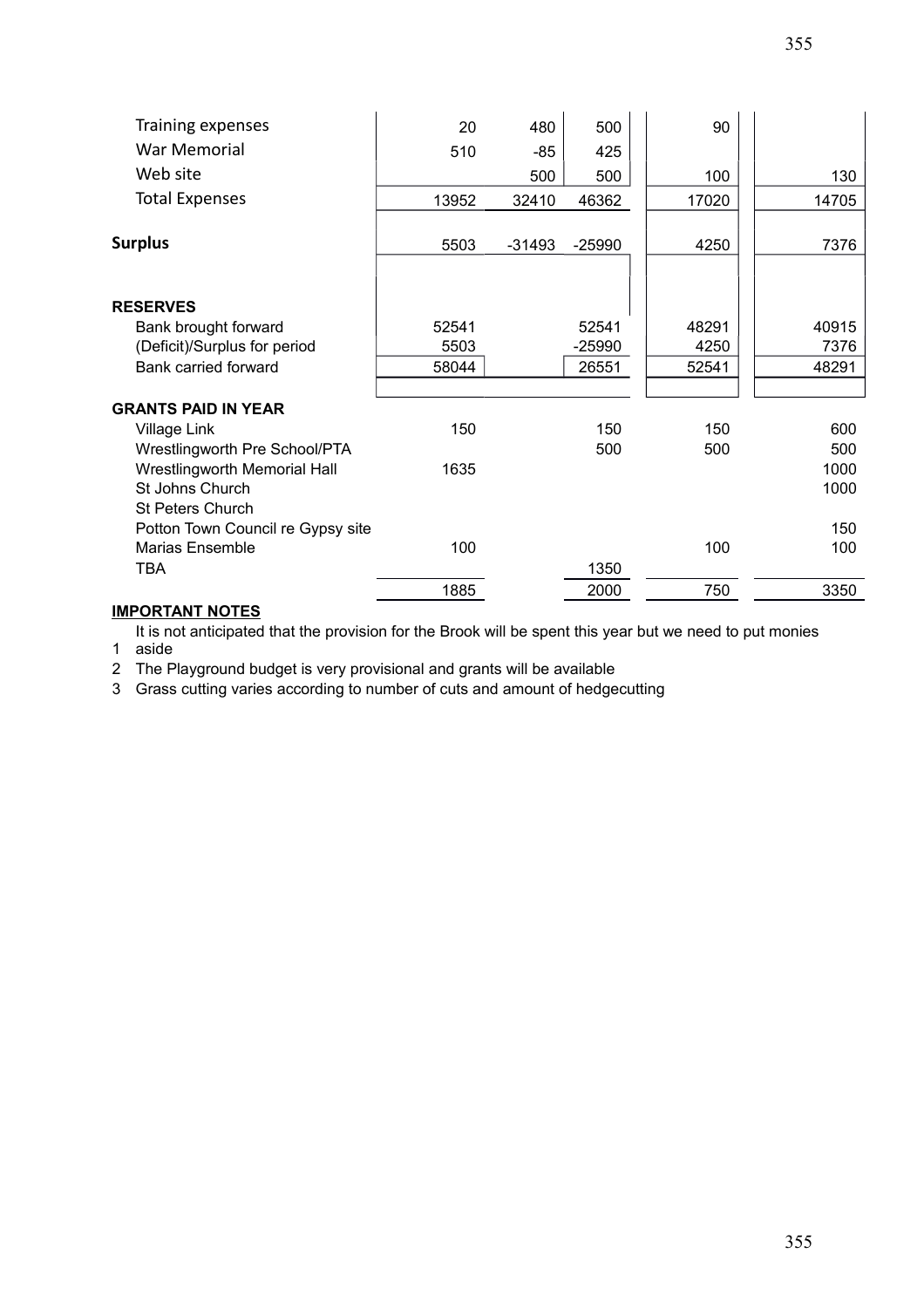# **Appendix E**

# **WRESTLINGWORTH & COCKAYNE HATLEY PARISH COUNCIL 2015/2016 BUDGET 2015/16 2014/15 2013/14**

|                 |                                   | <u>2015/16</u> | <u>2014/15</u> | <u>2013/14</u> |
|-----------------|-----------------------------------|----------------|----------------|----------------|
| Income          |                                   |                |                |                |
|                 | Precept                           | 19000          | 19000          | 21122          |
|                 | Interest                          | 20             | 20             | 26             |
|                 | <b>Grass Cutting Contribution</b> | 352            | 352            | 352            |
|                 | VAT refund                        | 1000           | 1500           | 581            |
|                 | <b>Total Income</b>               | 20372          | 20872          | 22081          |
| <b>Expenses</b> |                                   |                |                |                |
|                 | Grass and Hedge cutting           | 5500           | 4500           | 3468           |
|                 | Grants (see below)                | 2000           | 2100           | 3350           |
|                 | Clerk's salary                    | 4230           | 2500           | 2463           |
|                 | Clerk's expenses                  | 325            | 300            | 288            |
|                 | Lighting - electricity            | 1420           | 1200           | 1023           |
|                 | Lighting - maintenance            | 400            | 280            | 258            |
|                 | <b>General Maintenance</b>        | 100            | 100            |                |
|                 | <b>Churchyard Maintenance</b>     | 2000           | 2000           |                |
|                 | <b>Church Clock Maintenance</b>   | 280            | 280            | 259            |
|                 | Playground Maintenance            | 10000          | 114            | 114            |
|                 | <b>Brook Maintenance Fund</b>     | 10000          | 0              |                |
|                 | Notice Board                      | 0              | 2283           |                |
|                 | War Memorial                      | 425            | 0              |                |
|                 | Insurance                         | 700            | 697            | 1430           |
|                 | Playing field lease               | 360            | 0              | 1080           |
|                 | Amenity Field lease               | 120            | 0              |                |
|                 | Allotment lease and set up        | 2500           | 0              |                |
|                 | <b>Accountants fees</b>           | 270            | 281            | 120            |
|                 | <b>Affiliation Fees</b>           | 300            | 300            | 258            |
|                 | <b>British Legion</b>             | 25             | 25             | 30             |
|                 | <b>Memorial Hall Hire</b>         | 120            | 120            | 122            |
|                 | Millenium Garden                  | 100            | 100            |                |
|                 | Parish Tidy Up                    | 312            | 312            | 312            |
|                 | Neighbourhood Plan                | 2000           | 150            |                |
|                 | Defibrillator set up &maintenance | 1500           | 0              |                |
|                 | <b>Election expenses</b>          | 375            | 0              |                |
|                 | Training expenses                 | 500            | 180            |                |
|                 | Web site                          | 500            | 250            | 130            |